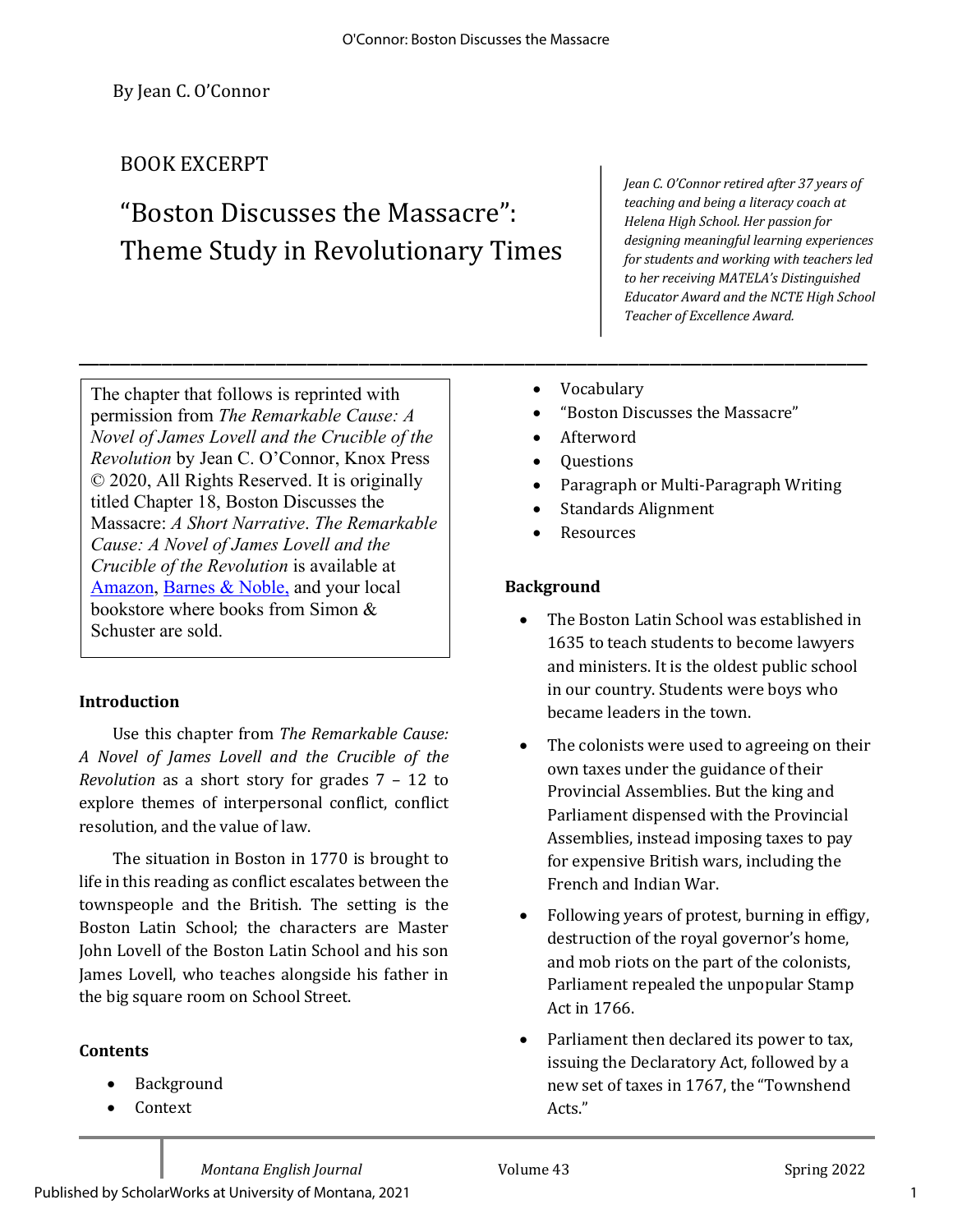Boston Discusses the Massacre

• Protests in Boston continued, so the British sent regiments to live amongst the townspeople and enforce policies.

#### **Context**

- By the spring of 1770, Boston was occupied by over 2,000 British soldiers, quartered in private homes and public facilities. They had arrived in 1768 to enforce British tax policies.
- Conflict broke out between British soldiers posted on King Street and a group of angry townspeople.
- According to eyewitnesses, on March  $5$ , 1770, townspeople threw snowballs, rocks, and ice fragments at one soldier. Others came to his aid, under Captain Preston. Before long, shots were fired and three in the crowd fell dead, while two others were severely injured. This violence became called the Boston Massacre.
- Town leaders determined a trial would be held to establish the guilt or innocence of the soldiers. First, witnesses must be questioned. Their statements formed a booklet, *The Short Narrative of the Horrid Massacre*.

#### **Vocabulary**

- Deposition
- Deponent
- Magna Carta
- Quartering

#### **Book Excerpt: "Boston Discusses the Massacre"**

#### **April 15, 1770**

"Listen to this," James said. It had been a full day at school. Classes had gone well with a few

interruptions from Francis, who had a violent cough, and Charles, who had to run outside twice with an upset stomach. Otherwise, the boys worked diligently, and for once James had no need to threaten or chastise the scholars for want of effort.

Now it was nearly dismissal time. James had just finished reading A Short Narrative of the Horrid *Massacre*, the town's collection of depositions for witnesses and participants in the Boston Massacre. Shortly after the dreadful events, the town meeting had chosen Joseph Warren, James Bowdoin, and Samuel Pemberton to obtain the facts of the situation. They had turned over the task of getting depositions to justices of the peace, who had taken ninety-six statements. 

Of course, the goal of A Short Narrative of the *Horrid Massacre* was to convince the townspeople of the guilt of the soldiers. Even though copies were not to be distributed within Boston, town officials reasoned that providing copies for neighboring towns would do just as well for release of information. While he usually did not talk about happenings in the town at school, James decided to discuss *A Short Narrative* with the students.

"Tell me what you think of this," James said. The boys stopped their reviews of the assigned readings, shut their books, and turned to him, their attention focused.

James read a statement aloud from the introduction to *A Short Narrative of the Horrid Massacre*: "While the town was surrounded by a considerable number of his Majesty's ships of war, two regiments landed and took possession of it; to support these, two other regiments arrived sometime after from Ireland: one of which landed at Castle Island, and the other in the town."

"The troops stayed here for nearly two years," said Lewis, a lively boy in the second form.

"They were everywhere. Until this week, we couldn't go to the shops or the common without seeing the troops," added James Jr.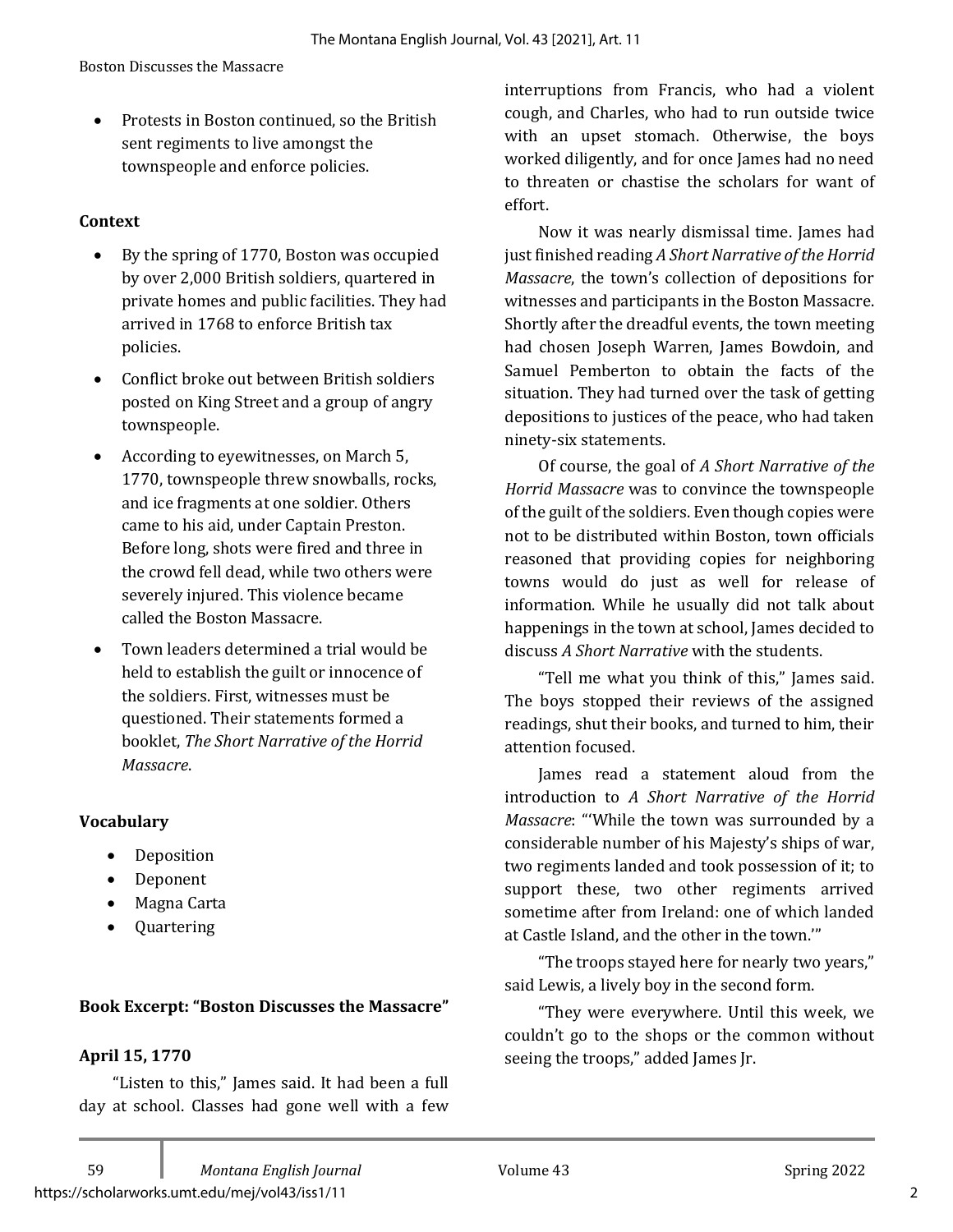"So, you all know the difficulty." James picked up the pamphlet again. He was proud of James Jr. for speaking up. A good student, he was usually shy.

"Thus were we, in aggravation of our other embarrassments, embarrassed with troops, forced upon us contrary to our inclination—contrary to the spirit of Magna Carta—contrary to the very letter of the Bill of Rights, in which it is declared that the raising or keeping a standing army within the kingdom in time of peace'—by the way," he added, interrupting the reading, "what again was the Magna Carta and why was it important?"

"The Magna Carta was the great charter that the knights and lords of King John forced the king to sign after the Battle of Runnymede in England in 1066. Since it limited the king's power, in a way it was the beginning of Parliament," said one of the older students, Daniel. Heads nodded and a murmur of agreement went through the group.

Across the room Master Lovell, who had been checking on work in the garden, returned and looked inquiringly at the discussion going on. Usually the boys would be reading at this time. He sat at his desk and shuffled his books to one side. his head cocked to listen.

"So, the Magna Carta is the beginning of what we know to be English liberty and rights," James said. "Therefore, it was a very important document for all of us." He continued reading.

*... keeping a standing army within the kingdom in time of peace, unless it be with the consent of parliament, is against the law—and without the* desire of the civil magistrates, to aid whom was the pretense for sending the troops hither: who were quartered in the town in direct violation of *an act of parliament for quartering troops in America: and all this in consequence of the representations of the said Commissioners and the said Governor….*

James looked up. "Quartering troops then, as *A Short Narrative* reminds us, means forcing troops on civilians without their consent. You know the

royal troops stayed in houses, in warehouses, and often in inns."

"My father had to take officers into our inn," said William. "He told me to be polite to them, but he didn't want them to stay there."

"That was unquestionably a problem for your father and for others," James said in agreement.

"The soldiers have presented a problem for a very long time. Now we are all witness to the violence such armed men can bring. Here's one of the depositions from the night of the massacre."

James read aloud from the paper, glancing at his father across the room. Master Lovell looked as though he'd like to speak, but instead he shook his head and said nothing.

*Benjamin Frizell, on the evening of the 5th of March, having taken his station near the west* corner of the Custom-House in Kingstreet, before and at the time of the soldiers firing their guns, declares (among other things) *that the first* discharge was only of one gun, the next of two guns, upon which he the deponent thinks he saw *a man stumble: the third discharge was of three*  guns, upon which he thinks he saw two men fall, *and immediately after were discharged five guns, two of which were by soldiers on his right* hand; the other three, as appeared to the deponent, were discharged from the balcony, or the chamber window of the Custom-House, the *flashes appearing on the left hand, and higher than the right hand flashes appeared to be, and of which the deponent was very sensible, although his eyes were much turned to the*  soldiers, who were all on his right hand.

James cleared his throat. "You can see that many details are unclear even to this person who was present. More than once he says he 'thinks.' That is because he is not certain. There were too many things happening for him to be sure of the events, and this is true for most of these deponents whose testimonies are included in *A* Short *Narrative*. People heard guns fire; some state the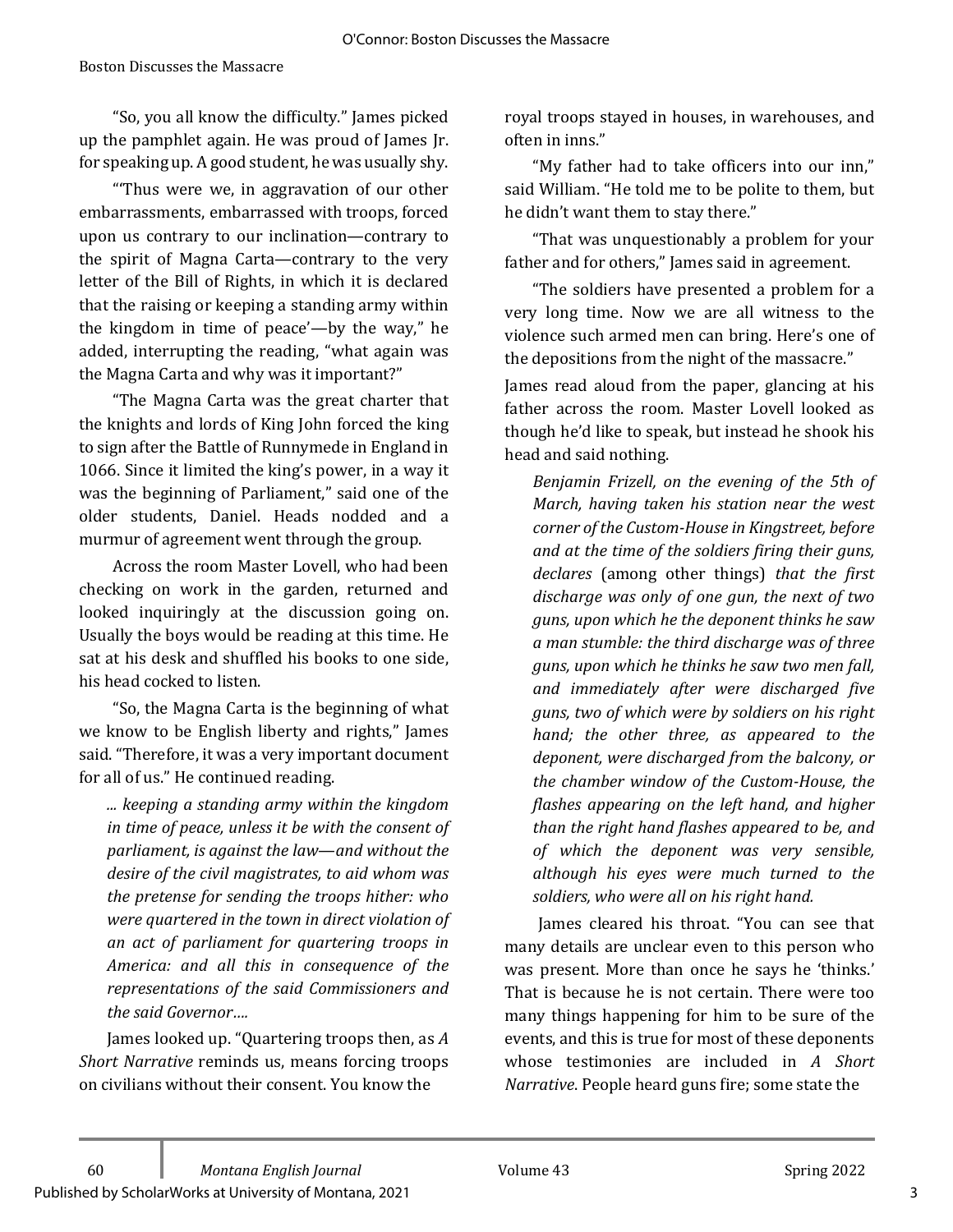fire came from the soldiers, some believe they saw fire from the middle or upper story of the Custom-House, which stood behind the soldiers. We may never know what happened to be sure."

Taking advantage of the quiet that lay in the schoolroom, the students' obvious interest, he continued. "Another deposition from *A Short Narrative* hints that inciting violence was on the solders' minds even before the incident." James glanced at his father, who was squinting nervously in his direction.

Daniel Calfe declares, that on Saturday evening *the 3d of March, a camp-woman, wife to James McDeed, a grenadier of the 29th, came into his father's shop, and the people talking about the* affrays at the ropewalks, and blaming the soldiers for the part they had acted in it, the woman said, the soldiers were in the right; adding, that before Tuesday or Wednesday night they would wet their swords or bayonets in New-*England people's blood.*

"That statement indicates pre-meditation," Henry, an older student, said thoughtfully.

Master Lovell stood up and coughed. Before he could say anything, James concluded, "We can be proud that we have restored order and peace, that the soldiers accused of murder will have a trial, that the soldiers are removed from the town. Making decisions to ensure law and equity in the spirit of Magna Carta is our priority." The boys silently listened, their faces grave and serious. James glanced at his father, whose face darkened as he pulled his watch from his pocket.

"You may be dismissed," said John, his voice gruff. "Good night, boys."

"Good night, sir," said one after another of the students to both teachers, picking up coats and bags before departing out the heavy door.

Soon John and James were alone in the square, spacious room. "Did you have to devote so much time to reviewing the unfortunate events that have happened in our town lately?" said John, his eyebrows knitting in concern.

"It is their town, and they need to know what is happening just as much as you or I." James stood up and picked up his coat. He put it on over his waistcoat, smoothing the collar and adjusting his cuffs. "I believe we can promote their wisdom not only by their studies, but by their knowledge of the difficulties we face."

"You think we have difficulties?" John's voice rose, his cheeks flushed red. "We have difficulties only because people do not show respect for the king's troops. Unemployed boys have nothing better to do than to heckle the troops until they fire in self-defense. What is honorable or patriotic about that?"

"I have to agree with you, Father, that the scuffle arose out of idle mischief. Yet troops stationed here for two years have caused nothing but ill feelings, quartered as they are here without need, wandering about the streets leering at the inhabitants as if they were criminals instead of selfrespecting citizens." James chose his words with care. He did not wish to inflame his father's anger.

John picked up an old exercise book and in his frustration began shredding it into fine bits, the pieces falling into a heap on his desk. "We have the finest system of government in the world. We have a governor that hears our requests and acts on them. We have a court system and the best schools in the colonies. We are permitted to worship as we choose. What else could we want?"

James paused before speaking. He considered his words carefully. "We petitioned the king to remove the unnecessary, harsh taxes. We humbly addressed the King with the utmost courtesy. He ignored—perhaps didn't even read—the petitions. Instead, we received troops quartered in our town. I don't think that is a just response to a reasonable request."

"But," he added, seeing that his father was about to add to his argument, "the matter is not for us to decide. Also, surely loss of life should be avoided at all costs. The courts will decree the response for those who fired on the five who died.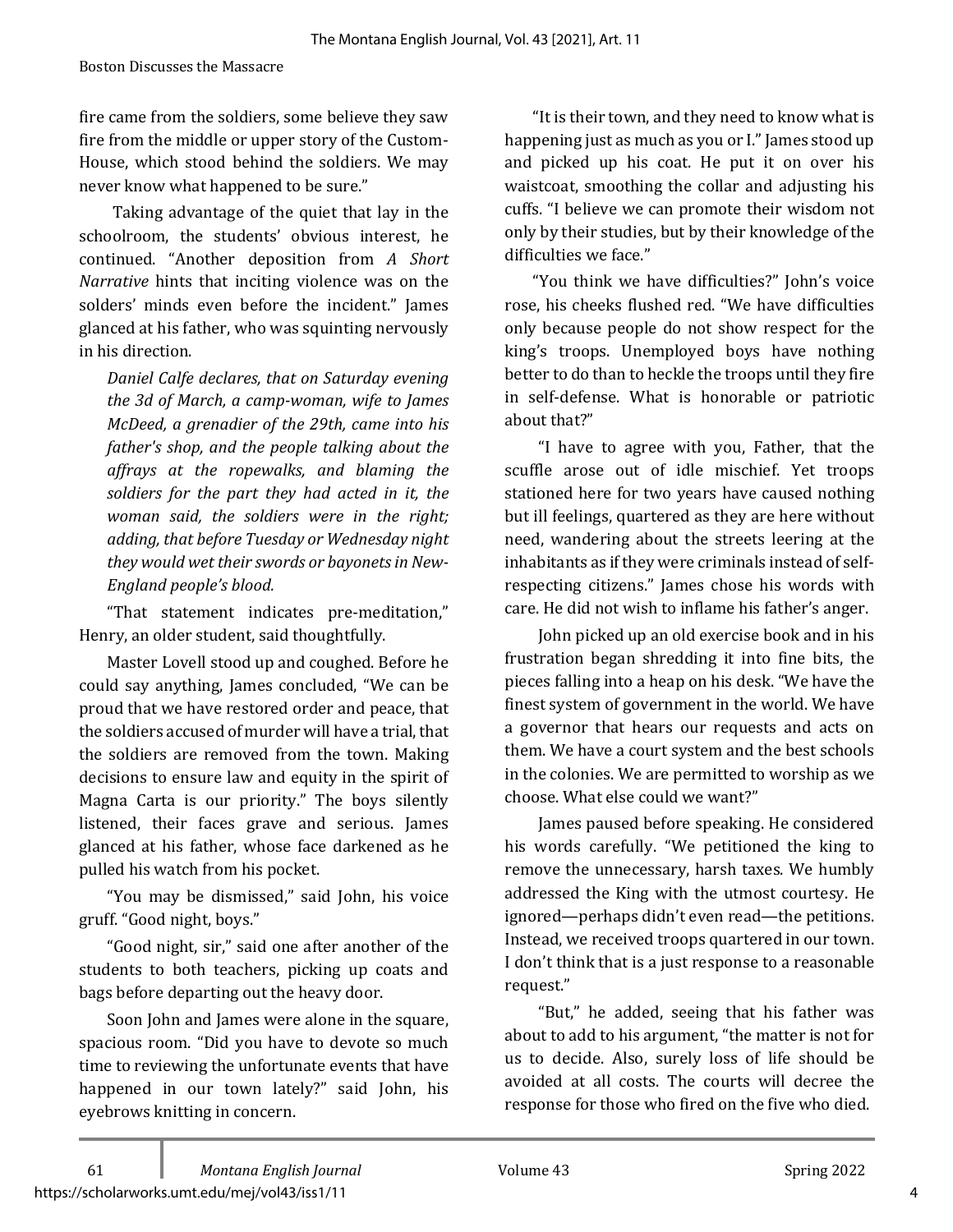The response will affect our students' futures, indeed the futures of us all.

"Therefore, I thought it best for the students to have some time to discuss the event. Good night," James said, standing up. "I hope you have a pleasant evening, Father." He bowed slightly to his father, walked to the door, and left. *It is not always easy to* work with one's father, he reflected, descending the stone steps. Particularly in this matter, we do not see eye to eye, not at all. I did well to end that discussion *peaceably*.

#### **Afterword**

It is clear from the reading that Master John Lovell is a Tory, or Loyalist, who agrees with British rule. On the other hand, James Lovell, his son, wants change and freedom from the harsh policies of the British. James is arrested for spying after the Battle of Bunker Hill and thrown into the Boston Stone Jail. Master John Lovell, his wife, and three daughters leave Boston when General Howe evacuates all eight thousand British soldiers and hundreds of loyalists to the British stronghold of Halifax, Nova Scotia, in March of 1775, while James is taken as a prisoner to Halifax, travelling in the same fleet. He is eventually released through an exchange of prisoners authorized by General Washington, returns home, and joins the Second Continental Congress, where he serves five years. Master John Lovell and his family never return to Boston, remaining in Canada as do thousands of Loyalists.

#### **Questions**

- 1. What part does the Magna Carta play in the Boston Massacre?
- 2. Summarize the position of the Loyalists regarding British policy.
- 3. What is the position of the patriots, such as James?
- 4. How do the statements of the witnesses, particularly that of Benjamin Frizell, demonstrate the problem of witness reliability?
- 5. What was the goal of having the eyewitness reports published months before the trial of the soldiers, as they were in *A Short Narrative of the Horrid Massacre*?
- 6. How could this event be considered a turning point in the relations between Britain and her American colonies?
- 7. As Master John Lovell shreds an old exercise book in his frustration, he explains why he thinks British rule is the best course for the colonies. Do his ideas seem reasonable? Explain.
- 8. How does James end the discussion with his father? Is this a good way to conclude verbal exchanges with someone with whom one disagrees?
- 9. How do you manage potential arguments with anyone? What, if anything, can you learn from how James finishes his talk with his father?
- 10. From the interaction between James and his father, give three ways that conflict can be deescalated, if not resolved.

#### **Paragraph or Multi-Paragraph Writing**

#### *Argumentative:*

Make a claim about the effectiveness of the way James handled the dispute about British policies with his father, Master Lovell, and provide evidence to support your claim.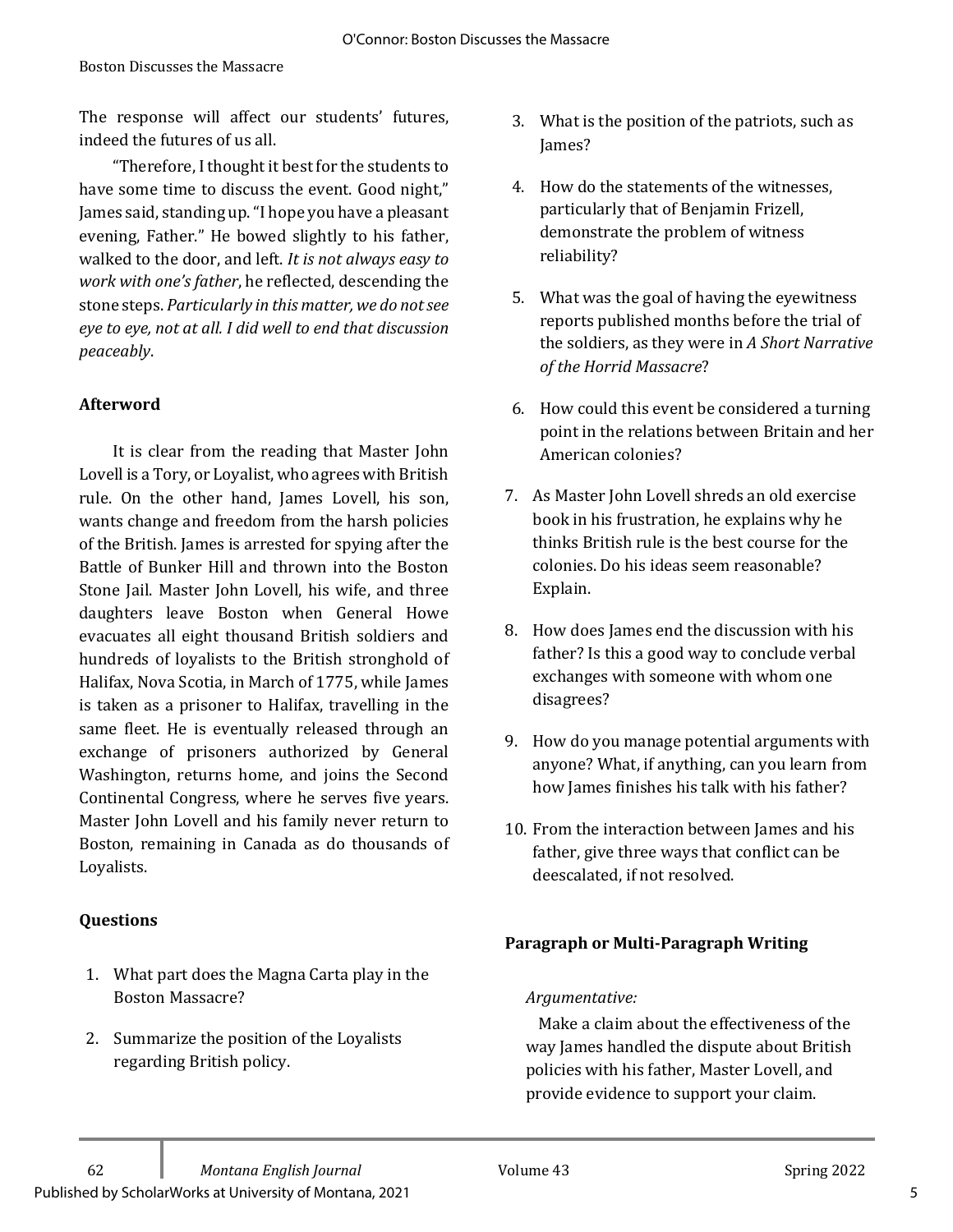#### Boston Discusses the Massacre

# *Explanatory:*

How does this excerpt show that despite disagreements with British policy, especially taxation, the colonists still support British law?

# *Narrative:*

Take the viewpoint of any of the characters introduced in this reading, and write a journal entry, speech, or letter from that character, explaining these events and giving your opinion about them.

# **Standards Alignment**

"Boston Discusses the Massacre" with the accompanying questions and writings align with the following standards:

# **COMMON CORE STATE STANDARDS**

# **Middle School**

#### CCSS.ELA-LITERACY.RH.6-8.2

Determine the central ideas or information of a primary or secondary source; provide an accurate summary of the source distinct from prior knowledge or opinions.

CCSS.ELA-LITERACY.RH.6-8.4 Determine the meaning of words and phrases as they are used in a text, including vocabulary specific to domains related to history/ social studies.

CCSS.ELA-LITERACY.RH. 6-8.6 Identify aspects of a text that reveal an author's point of view or purpose (e.g., loaded language, inclusion or avoidance of particular facts).

# CCSS.ELA-LITERACY.WHST.6-8.2

Write informative/explanatory texts, including the narration of historical events, scientific procedures/ experiments, or technical processes.

#### CCSS.ELA-LITERACY.WHST.6-8.2.B

Develop the topic with relevant, well-chosen facts, definitions, concrete details, quotations, or other information and examples.

#### **High School**

#### CCSS.ELA-LITERACY.RI.9-10.6

Determine an author's point of view or purpose in a text and analyze how an author uses rhetoric to advance that point of view or purpose.

#### CCSS.ELA-LITERACY.RH.9-10.2

Determine the central ideas or information of a primary or secondary source; provide an accurate summary of how key events or ideas develop over the course of the text.

CCSS.ELA-LITERACY.RH.9-10.4 Determine the meaning of words and phrases as they are used in a text, including vocabulary describing political, social, or economic aspects of history/social science. 

#### CCSS.ELA-LITERACY.WHST.9-10.2

Write informative/explanatory texts, including the narration of historical events, scientific procedures/ experiments, or technical processes

# CCSS.ELA-LITERACY.WHST.9-10.2.B

Develop the topic with well-chosen, relevant, and sufficient facts, extended definitions, concrete details, quotations, or other information and examples appropriate to the audience's knowledge of the topic.

#### CCSS.ELA-LITERACY.RH.11-12.3

Evaluate various explanations for actions or events and determine which explanation best accords with textual evidence, acknowledging where the text leaves matters uncertain.

#### CCSS.ELA-LITERACY.WHST.11-12.2

Write informative/explanatory texts, including the narration of historical events, scientific procedures/experiments, or technical processes.